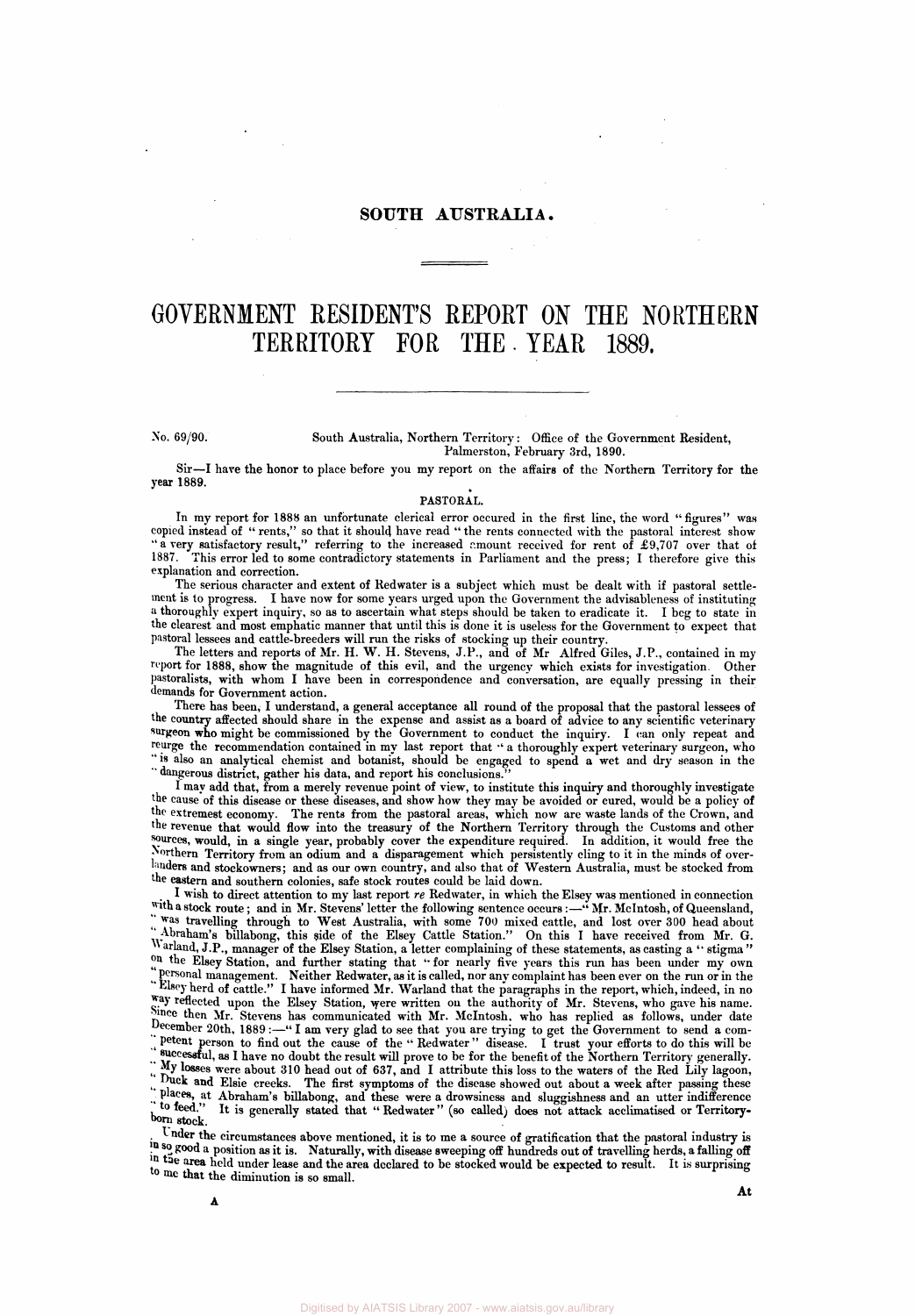**kong and the Straits Settlements, for the control of such societies, should be passed by the South Australian Parliament. It is to be noted with deep regret that for some months past the European population has been seriously reduced, and every safeguard should be adopted to maintain law and order. My views on the general**  question of Chinese as settlers are well known. The fact to be considered is that at least 6,000 of them are here**some by the direct introduction of the Government, all of them by the sanction of Parliament. If the present Act is maintained they will undoubtedly be a diminishing quantity in the population, as there will be more emigrants than immigrants, and there will, of course, be deaths. I will only add this, that there appears to be a most inveterate misapprehension in the minds of some South Australian legislators as to the true state of affairs. There are as many Chinese here as are required for all general purposes, and if at any time more were required for special purposes, there is power under clause 3 of the Act to declare exemptions and intro**duce them.

#### **THE ABORIGINES.**

**In the neighborhood of Palmerston and the settled districts north of the Katherine the natives have been peaceful. From the best information I can obtain the tribes who originally possessed the country which is now goldfield A are gradually withering away. The Larrakeeyahs around Palmerston appear to be maintaining their numbers. But the reports from the outside country, east and west, are that the blacks are beginning to understand the conditions under which the white man holds the country of which they consider they have been robbed. A station-manager informed me some time ago, that an "old man" black fellow said to him, " I say, boss, whitefellow stop here too long with him bullocky. Now time whitefellow take him " bullocky and clear out. This fellow country him blackfellow country/'** 

**After careful inquiry I am of opinion that this is the attitude of the aborigines towards Europeans. Entrance into their country is an act of invasion. It is a declaration of war, and they will halt at no opportunity of attacking the white invaders. The well-known experiences of those who have been on the north coast of Australia, and those who have visited Melville Island, conclusively proves that the wild blacks are utterly unreliable and incapable of appreciating kindness. My own experience on the trip across Melville Island is to me conclusion sure that it is useless to attempt to win the natives by tucker or gifts. We were a strong party. So far as we could understand the gesticulations of the " old man" who came to our camp, we were ordered away and warned that if we slept there blackfellows would come from each point of the compass to spear us. We tried to propitiate this ancient islander, his gins, and an outskirmishing scout who was in attendance, by going out to them with food, nagras, and handkerchiefs. They would only take anything from the end of a long pole, and then apparently threw everything contemptuously away. That night they attacked our camp. The next day they speared our leader, Mr. Phil. Saunders. On the last day we were on the island, although not a bullet had been shot, except in self-defence, nor a revolver had been even aimed at a blackfellow, just while we were leaving an island we had tramped across with great fatigue, they flung five spears in the midst of and around us. Fortunately no one was hit, but so far as the blacks were concerned they meant to spear and kill five white men.** 

**In accord with this experience of my own are the reports I have received from the inland stations. The primary fact which philanthropists must accept is that the aborigines regard the land as theirs, and that the intrusion of the white man is a declaration of war, and the result is simply "the survival of the fittest."** 

**I am well aware that there are many odious things done by whites, but I believe I express the opinion of nine-tenths of those who have taken their lives in their hands and gone into the back blocks when I say**  <sup>that occupation of the country for pastoral purposes and peaceable relations with the native tribes are hope-</sup> **lessly irreconcilable. There is a straight issue presented for the philanthropist, the statesman, and the capitalist to consider. Does the land inalienably belong to the aborigines, who have from time immemorial occupied it and exercised tribal rights over it ? If so the pastoralist must clear out, and the philanthropist**  <sup>and</sup> the missionary must come in. If the land is, however, too wide for the nomadic population, how shall the **real property " interests of the aborigines be preserved ?** 

**1 have been compelled by my official position and circumstances to give serious attention to this question. have had long conferences with Inspector Foelsche and Mr. E. O. Robinson, than whom there are no two gentlemen on the north coast of Australia who know so much about the blacks, their habits and rules of life.**  For the most part I think the Malthusian principle of keeping down population is only practised to a limited <sup>extent</sup>. The rivers with their swarms of game, the hillabones with their feaundity of lily roots the plains The rivers with their swarms of game, the billabongs with their fecundity of lily-roots, the plains with their lizards, snakes, iguanas, and ground game, offer an almost inexhaustible supply to the wily native. They are all nomads. Except in the immediate neighborhood of Palmerston, they are all nomads. Except in the immediate neighborhood of Palmerston, they are all nomads. They <sup>ave no</sup> settled camping place, except as arranged by dry or wet season arrangements, and the different tribal **practices connected with the "making of young men" and other matters belonging to their tribal life.** 

**During the period I have been Government Resident I have pressed upon successive Governments the**  absolute duty of the State to consider the conditions and provide for the future protection of the wild tribes we are living on this coast. Up to date all my suggestions, which have been printed in the Government **Resident's annual or bi-annual reports, have passed without much attention from either Parliament, press, or pulpit .This fact, however, remains ; there are thousands of aborigines here, who, from a physical point of observation, are fitted for all the conditions of an active, useful life. What will the Government do with the list of the state most confidently that the first duty of the State is to declare reserves, and within these res** to give the native tribes absolute rights and sole control.

**It will off course, cut off some pastoral tenants from access to some river sides, and also exclude some** bilabones begast, but the " bullocky" and the blackfellow cannot live and drink at the same places.

**If the reserves are declared, I believe the pastoral tenants of the Crown will honorably abide by them.** If  $\frac{1}{2}$ <sup>rountry</sup> because then, so far as I can see, the inevitable result of a white race intruding itself into a <sup>ountry</sup> commission into a <sup>ountry</sup> commission into a <sup>ountry</sup> commission. ised the netine as blacks must follow. We have the teachings of history before us. Tasmania has civil**ised the native race off the island. In New Zealand, the Maories, with all their magnificent bravery, are**  almost disclose European settlement. In South Australia, Victoria, and New South Wales, the blacks have almost disclosed in P **almost died out. Rum, the bullet, and syphilis have mowed them down. In Queensland, especially in**  North Queensland, the black survives, and is a potent factor. There they have a native police, and on <sup>0</sup>ccasions of outrage this force is sent out to discover, overtake, and disperse. On our western border, under the Imperial matrice is sent out to discover, overtake, and disperse. On our western border, under  $\ln \frac{1}{\ln n}$ 

**the imperial rule, I find it difficult to ascertain what is the settled policy of the Government.**  ment consideration and post- on there is an ethnological necessity which clamors for and must have dependence of  $\frac{1}{2}$ **ment consideration. There are on the north coast of Australia strong tribes of natives, who, so far as I can** 

**B-No. 28.** 

Digitised by AIATSIS Library 2007

**learn,**